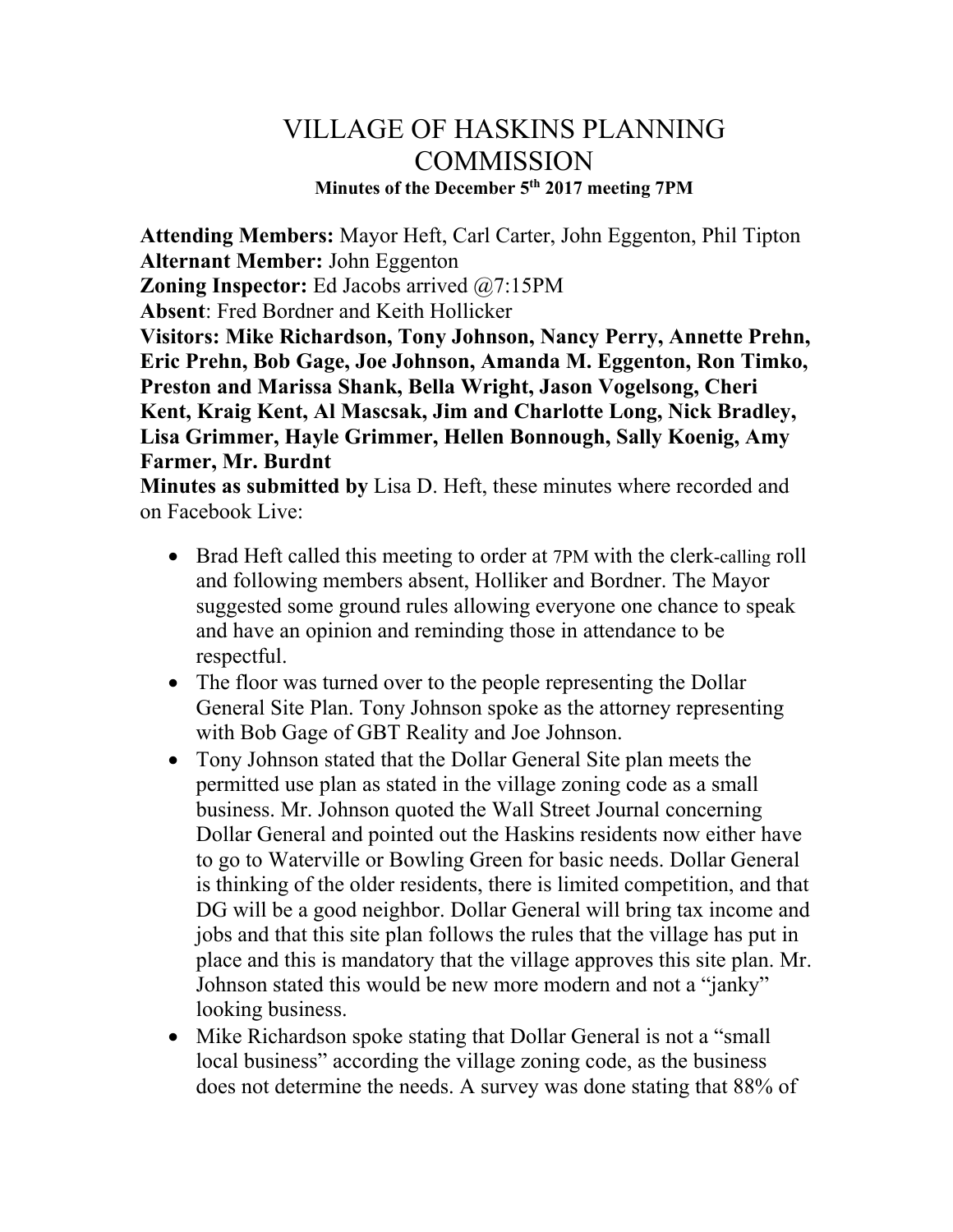the residents in Haskins does not want a Dollar General in town. Other object able influences and that DG is not independently owned and operated as stated in the village's C1 neighborhood commercial definitions. Mr. Richardson read Section 509.1 (B) the overlay district, which is to preserve and enhance, DG does not do this. The permitted along with the sign or the lights the building does not qualify. Mr. Richardson stated that the Wall Street Journal is a probusiness paper with DG being a large company coming into a small town. The board members for the village need to interoperate Section 110 and rule in favor of the town.

- Eric Prehn stated that looking at the permitted use for this zoned property this DG does not fit.
- Amy Farmer asked if DG was going to be a good neighbor as they were to Whitehouse Ohio.
- Marissa Shank owns the house that is located across the street from this proposed Dollar General and read the definition of influence able, objectionable, with some DG selling tobacco, and wine. Ms. Shank had a letter where a DG had sold alcohol to a minor.
- Cheri Kent stated she has special needs children that will live next door to the DG site.
- Rob Wright stated he moved to Haskins 8 years ago because of the small town with the access to the city. He would like to see this property rezoned to residential.
- Jason Vogelsong stated that a survey of residents was done and most do not want the Dollar General in the village. It is his experience that when DG are build they do not use local union people to build these stores.
- Al Mascsak who lives on Yorkshire Drive moved here from California feels the light that will come from DG will be blight and the Traffic on King Road will not be supportive of the heavy traffic.
- John Eggenton who stated could not be part of the Haskins Planning Commission due to signing of the petition that was circulated earlier has several statements. DG has opened 14,000 stores, 509 (I-J), there was not traffic study impact done. The drawing width of the building, the commission was told that it is not safe to have access road off SR64. People may mistake the yellow-lighted sign for a traffic light. Mr. Eggenton distributed information to the commission along with people in attendance of his findings. Mr. Eggenton stated zoning ordinances are in place to protect property with the liberal